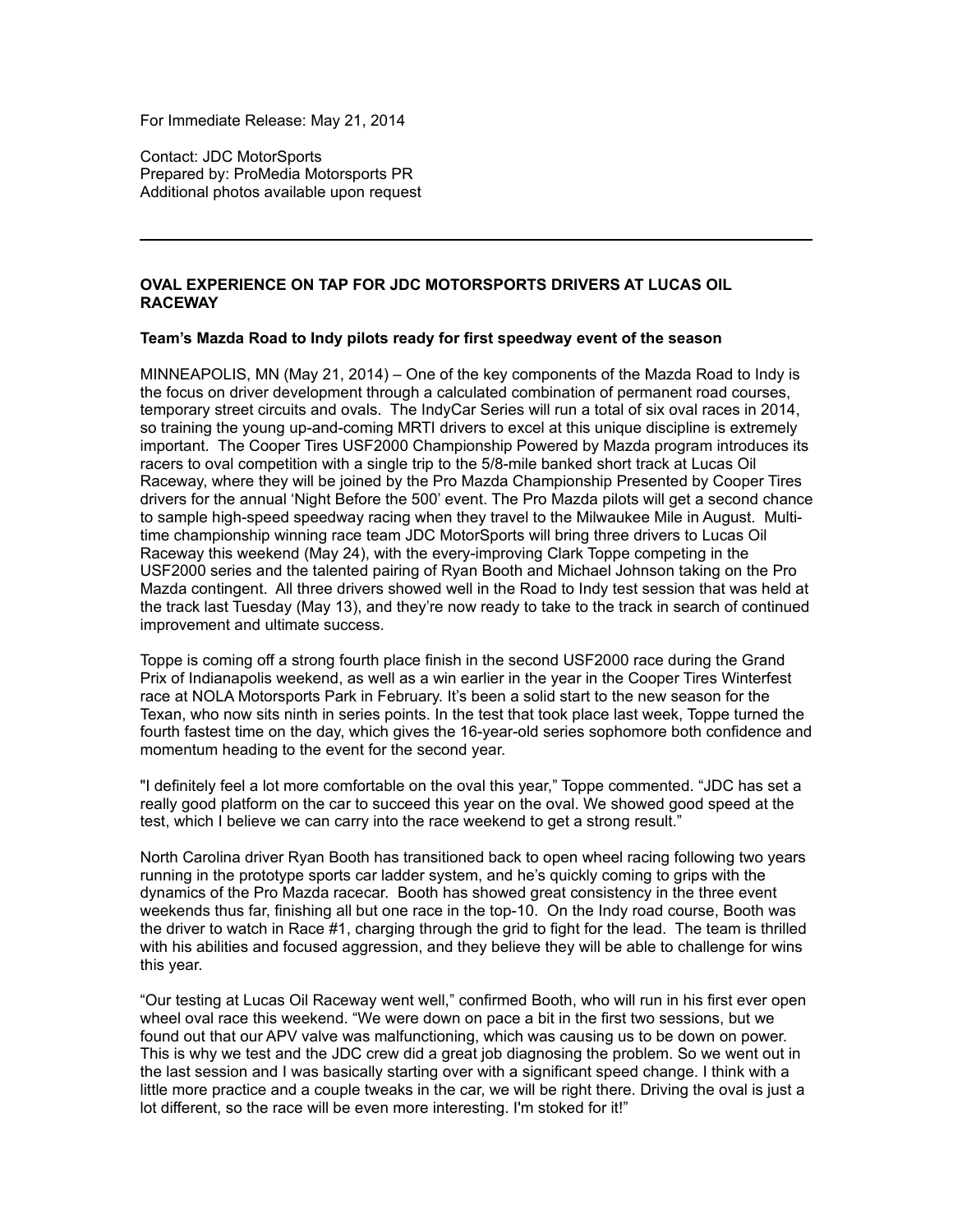Johnson continues his focus on gaining seat time in his Pro Mazda car, having graduated from the USF2000 series in the off-season. Michael's tale is a tremendous story of a paraplegic racecar driver who is totally dedicated to racing in the Indianapolis 500, a journey fueled by passion and an undying competitive fire. While he lost the use of his lower body in a motorcycle racing accident back in 2005, his love of motorsports continues and the Mazda Road to Indy has provided a clear path for development and motivation. A key component to Michael's opportunity to race has been the development of his electronic hand controls, which are always evolving. The JDC team has been battling some electrical gremlins of late, but they are confident that the problems have been addressed. Johnson had a solid outing during the test day at Lucas Oil Raceway last week.

"The test at LOR went pretty good," Johnson echoed, having run on the track in both 2012 and 2013 in a JDC USF2000 car. "I was learning every session and understanding what the car will do on my own and in traffic. I'm really looking forward to getting back on-track on Friday and the race on Saturday. It should be a lot of fun!"

The annual 'Night Before the 500' event at the 5/8-mile oval at Lucas Oil Raceway will take place on May 24. The team will spend Friday at the facility, as both the USF2000 and Pro Mazda series will be on-track for two extended practice sessions in the afternoon and evening. Singlecar qualifying begins on Saturday afternoon. The USF2000 drivers will time-in at 4:10 pm, while the Pro Mazda drivers will qualify at 4:55 pm. The races are set for 7:40 pm and 8:25 pm respectfully. Live timing and streaming audio play-by-play will be available on the series websites.

JDC MotorSports races with associate sponsorship from [RedLineOil.com](http://www.redlineoil.com/) and [HR-Sportswear](http://www.hr-sportswear.com/)

Additional information on JDC MotorSports can be obtained from the team's website @ [jdcmotorsport.com.](http://www.jdcmotorsport.com/) For direct contact, please contact John Church @ 952-233-3075.

## **JDC MOTORSPORTS DRIVER SOCIAL MEDIA INFORMATION:**

**Clark Toppe**: Web - [ClarkToppeRacing.com](http://www.clarktopperacing.com/) / Twitter - [@ClarkToppe](https://twitter.com/clarktoppe) / Facebook - [Clark Toppe](http://www.facebook.com/pages/Clark-Toppe-Motorsports/277287018975906)  [Racing](http://www.facebook.com/pages/Clark-Toppe-Motorsports/277287018975906) / YouTube - [Clark Toppe](http://www.youtube.com/user/Mrgokart1) **Ryan Booth**: Twitter - [@RyanBooth21](https://twitter.com/RyanBooth21) / Facebook - [Ryan Booth Racing](https://www.facebook.com/ryanboothracing) **Michael Johnson**: Web - [MichaelJohnsonRacing.com](http://michaeljohnsonracing.com/) / Twitter - [@Racer54isCool](https://twitter.com/#!/racer54iscool) / Facebook [-Michael Johnson Racing](http://www.facebook.com/pages/Michael-Johnson-Racing/192057070822066) / YouTube - [Michael Johnson Racing](http://www.youtube.com/user/racing56789?feature=watch)

###

## **About JDC MotorSports:**

Involved in formula car racing since its inception in 1994, JDC MotorSports has established itself as one of the leading junior open-wheel teams in North America. Initially making its mark in the F2000 class of club racing competition, JDC MotorSports was soon a team worth watching in the pro ranks. Competing in the Formula Ford 2000 Zetec Championship, the team not only won races, but also helped develop multiple young drivers. In 2005, JDC MotorSports expanded its efforts, entering the Star Mazda Championship. Quickly becoming one of the top teams in the series, JDC captured both the driver and team titles in 2007, as well as Rookie of the Year honors, with Dane Cameron scoring a series-high three wins. In 2008, JDC MotorSports was the runner-up in the Star Mazda Championship and finished fourth in its inaugural season of F2000 Championship Series competition. The Minnesota-based team won the Star Mazda Championship title with Rookie of the Year Adam Christodoulou, and the F2000 Championship Series title with Chris Miller in 2009. The following year, JDC continued its winning ways, earning the Rookie of the Year award in the Star Mazda Championship with Connor De Phillippi, and scoring a non-points win in the USF2000 National Championship. In 2011, the Minneapolis-based squad captured its third Star Mazda Championship title with Tristan Vautier, scored a win in the